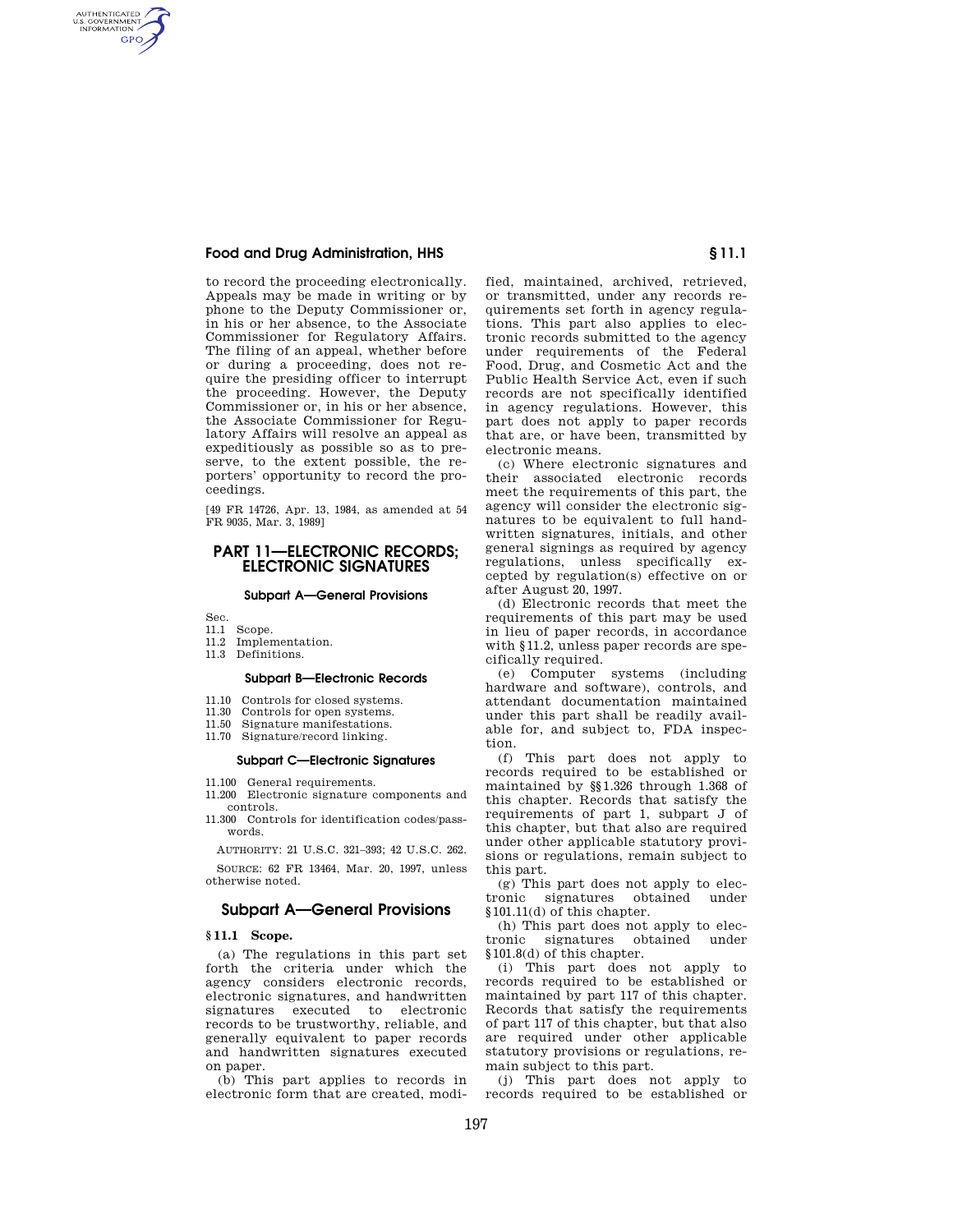# **§ 11.2 21 CFR Ch. I (4–1–20 Edition)**

maintained by part 507 of this chapter. Records that satisfy the requirements of part 507 of this chapter, but that also are required under other applicable statutory provisions or regulations, remain subject to this part.

(k) This part does not apply to records required to be established or maintained by part 112 of this chapter. Records that satisfy the requirements of part 112 of this chapter, but that also are required under other applicable statutory provisions or regulations, remain subject to this part.

(l) This part does not apply to records required to be established or maintained by subpart L of part 1 of this chapter. Records that satisfy the requirements of subpart L of part 1 of this chapter, but that also are required under other applicable statutory provisions or regulations, remain subject to this part.

(m) This part does not apply to records required to be established or maintained by subpart M of part 1 of this chapter. Records that satisfy the requirements of subpart M of part 1 of this chapter, but that also are required under other applicable statutory provisions or regulations, remain subject to this part.

(n) This part does not apply to records required to be established or maintained by subpart O of part 1 of this chapter. Records that satisfy the requirements of subpart O of part 1 of this chapter, but that also are required under other applicable statutory provisions or regulations, remain subject to this part.

(o) This part does not apply to records required to be established or maintained by part 121 of this chapter. Records that satisfy the requirements of part 121 of this chapter, but that also are required under other applicable statutory provisions or regulations, remain subject to this part.

[62 FR 13464, Mar. 20, 1997, as amended at 69 FR 71655, Dec. 9, 2004; 79 FR 71253, 71291, Dec. 1, 2014; 80 FR 71253, June 19, 2015; 80 FR 56144, 56336, Sept. 17, 2015; 80 FR 74352, 74547, 74667, Nov. 27, 2015; 81 FR 20170, Apr. 6, 2016; 81 FR 34218, May 27, 2016]

#### **§ 11.2 Implementation.**

(a) For records required to be maintained but not submitted to the agen-

cy, persons may use electronic records in lieu of paper records or electronic signatures in lieu of traditional signatures, in whole or in part, provided that the requirements of this part are met.

(b) For records submitted to the agency, persons may use electronic records in lieu of paper records or electronic signatures in lieu of traditional signatures, in whole or in part, provided that:

(1) The requirements of this part are met; and

(2) The document or parts of a document to be submitted have been identified in public docket No. 92S–0251 as being the type of submission the agency accepts in electronic form. This docket will identify specifically what types of documents or parts of documents are acceptable for submission in electronic form without paper records and the agency receiving unit(s) (e.g., specific center, office, division, branch) to which such submissions may be made. Documents to agency receiving unit(s) not specified in the public docket will not be considered as official if they are submitted in electronic form; paper forms of such documents will be considered as official and must accompany any electronic records. Persons are expected to consult with the intended agency receiving unit for details on how (e.g., method of transmission, media, file formats, and technical protocols) and whether to proceed with the electronic submission.

## **§ 11.3 Definitions.**

(a) The definitions and interpretations of terms contained in section 201 of the act apply to those terms when used in this part.

(b) The following definitions of terms also apply to this part:

(1) *Act* means the Federal Food, Drug, and Cosmetic Act (secs. 201–903 (21 U.S.C. 321–393)).

(2) *Agency* means the Food and Drug Administration.

(3) *Biometrics* means a method of verifying an individual's identity based on measurement of the individual's physical feature(s) or repeatable action(s) where those features and/or actions are both unique to that individual and measurable.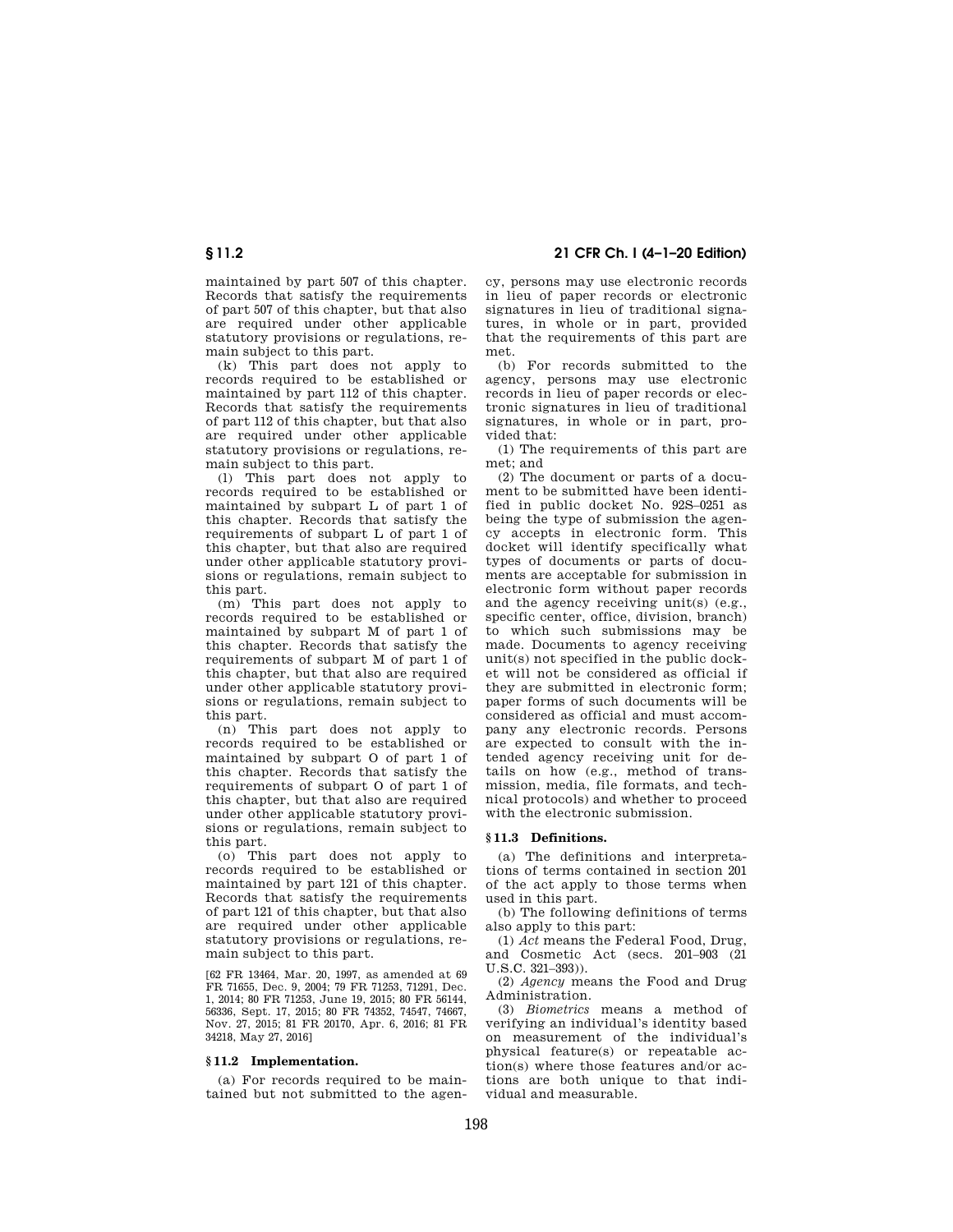## **Food and Drug Administration, HHS § 11.10**

(4) *Closed system* means an environment in which system access is controlled by persons who are responsible for the content of electronic records that are on the system.

(5) *Digital signature* means an electronic signature based upon cryptographic methods of originator authentication, computed by using a set of rules and a set of parameters such that the identity of the signer and the integrity of the data can be verified.

(6) *Electronic record* means any combination of text, graphics, data, audio, pictorial, or other information representation in digital form that is created, modified, maintained, archived, retrieved, or distributed by a computer system.

(7) *Electronic signature* means a computer data compilation of any symbol or series of symbols executed, adopted, or authorized by an individual to be the legally binding equivalent of the individual's handwritten signature.

(8) *Handwritten signature* means the scripted name or legal mark of an individual handwritten by that individual and executed or adopted with the present intention to authenticate a writing in a permanent form. The act of signing with a writing or marking instrument such as a pen or stylus is preserved. The scripted name or legal mark, while conventionally applied to paper, may also be applied to other devices that capture the name or mark.

(9) *Open system* means an environment in which system access is not controlled by persons who are responsible for the content of electronic records that are on the system.

## **Subpart B—Electronic Records**

## **§ 11.10 Controls for closed systems.**

Persons who use closed systems to create, modify, maintain, or transmit electronic records shall employ procedures and controls designed to ensure the authenticity, integrity, and, when appropriate, the confidentiality of electronic records, and to ensure that the signer cannot readily repudiate the signed record as not genuine. Such procedures and controls shall include the following:

(a) Validation of systems to ensure accuracy, reliability, consistent intended performance, and the ability to discern invalid or altered records.

(b) The ability to generate accurate and complete copies of records in both human readable and electronic form suitable for inspection, review, and copying by the agency. Persons should contact the agency if there are any questions regarding the ability of the agency to perform such review and copying of the electronic records.

(c) Protection of records to enable their accurate and ready retrieval throughout the records retention period.

(d) Limiting system access to authorized individuals.

(e) Use of secure, computer-generated, time-stamped audit trails to independently record the date and time of operator entries and actions that create, modify, or delete electronic records. Record changes shall not obscure previously recorded information. Such audit trail documentation shall be retained for a period at least as long as that required for the subject electronic records and shall be available for agency review and copying.

(f) Use of operational system checks to enforce permitted sequencing of steps and events, as appropriate.

(g) Use of authority checks to ensure that only authorized individuals can use the system, electronically sign a record, access the operation or computer system input or output device, alter a record, or perform the operation at hand.

(h) Use of device (e.g., terminal) checks to determine, as appropriate, the validity of the source of data input or operational instruction.

(i) Determination that persons who develop, maintain, or use electronic record/electronic signature systems have the education, training, and experience to perform their assigned tasks.

(j) The establishment of, and adherence to, written policies that hold individuals accountable and responsible for actions initiated under their electronic signatures, in order to deter record and signature falsification.

(k) Use of appropriate controls over systems documentation including: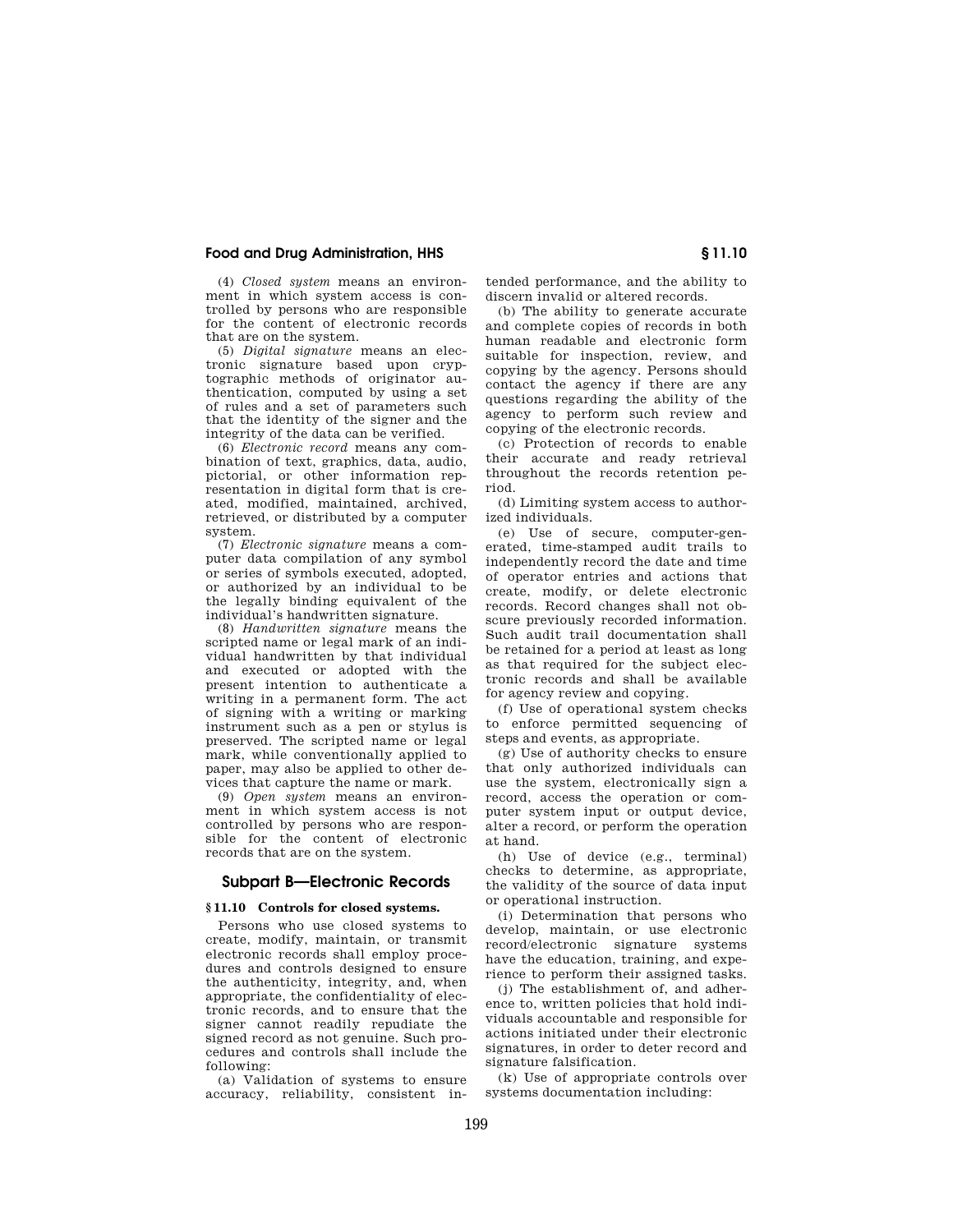(1) Adequate controls over the distribution of, access to, and use of documentation for system operation and maintenance.

(2) Revision and change control procedures to maintain an audit trail that documents time-sequenced development and modification of systems documentation.

## **§ 11.30 Controls for open systems.**

Persons who use open systems to create, modify, maintain, or transmit electronic records shall employ procedures and controls designed to ensure the authenticity, integrity, and, as appropriate, the confidentiality of electronic records from the point of their creation to the point of their receipt. Such procedures and controls shall include those identified in §11.10, as appropriate, and additional measures such as document encryption and use of appropriate digital signature standards to ensure, as necessary under the circumstances, record authenticity, integrity, and confidentiality.

## **§ 11.50 Signature manifestations.**

(a) Signed electronic records shall contain information associated with the signing that clearly indicates all of the following:

(1) The printed name of the signer;

(2) The date and time when the signature was executed; and

(3) The meaning (such as review, approval, responsibility, or authorship) associated with the signature.

(b) The items identified in paragraphs  $(a)(1)$ ,  $(a)(2)$ , and  $(a)(3)$  of this section shall be subject to the same controls as for electronic records and shall be included as part of any human readable form of the electronic record (such as electronic display or printout).

## **§ 11.70 Signature/record linking.**

Electronic signatures and handwritten signatures executed to electronic records shall be linked to their respective electronic records to ensure that the signatures cannot be excised, copied, or otherwise transferred to falsify an electronic record by ordinary means.

# **§ 11.30 21 CFR Ch. I (4–1–20 Edition)**

# **Subpart C—Electronic Signatures**

# **§ 11.100 General requirements.**

(a) Each electronic signature shall be unique to one individual and shall not be reused by, or reassigned to, anyone else.

(b) Before an organization establishes, assigns, certifies, or otherwise sanctions an individual's electronic signature, or any element of such electronic signature, the organization shall verify the identity of the individual.

(c) Persons using electronic signatures shall, prior to or at the time of such use, certify to the agency that the electronic signatures in their system, used on or after August 20, 1997, are intended to be the legally binding equivalent of traditional handwritten signatures.

(1) The certification shall be submitted in paper form and signed with a traditional handwritten signature, to the Office of Regional Operations (HFC–100), 5600 Fishers Lane, Rockville, MD 20857.

(2) Persons using electronic signatures shall, upon agency request, provide additional certification or testimony that a specific electronic signature is the legally binding equivalent of the signer's handwritten signature.

#### **§ 11.200 Electronic signature components and controls.**

(a) Electronic signatures that are not based upon biometrics shall:

(1) Employ at least two distinct identification components such as an identification code and password.

(i) When an individual executes a series of signings during a single, continuous period of controlled system access, the first signing shall be executed using all electronic signature components; subsequent signings shall be executed using at least one electronic signature component that is only executable by, and designed to be used only by, the individual.

(ii) When an individual executes one or more signings not performed during a single, continuous period of controlled system access, each signing shall be executed using all of the electronic signature components.

(2) Be used only by their genuine owners; and